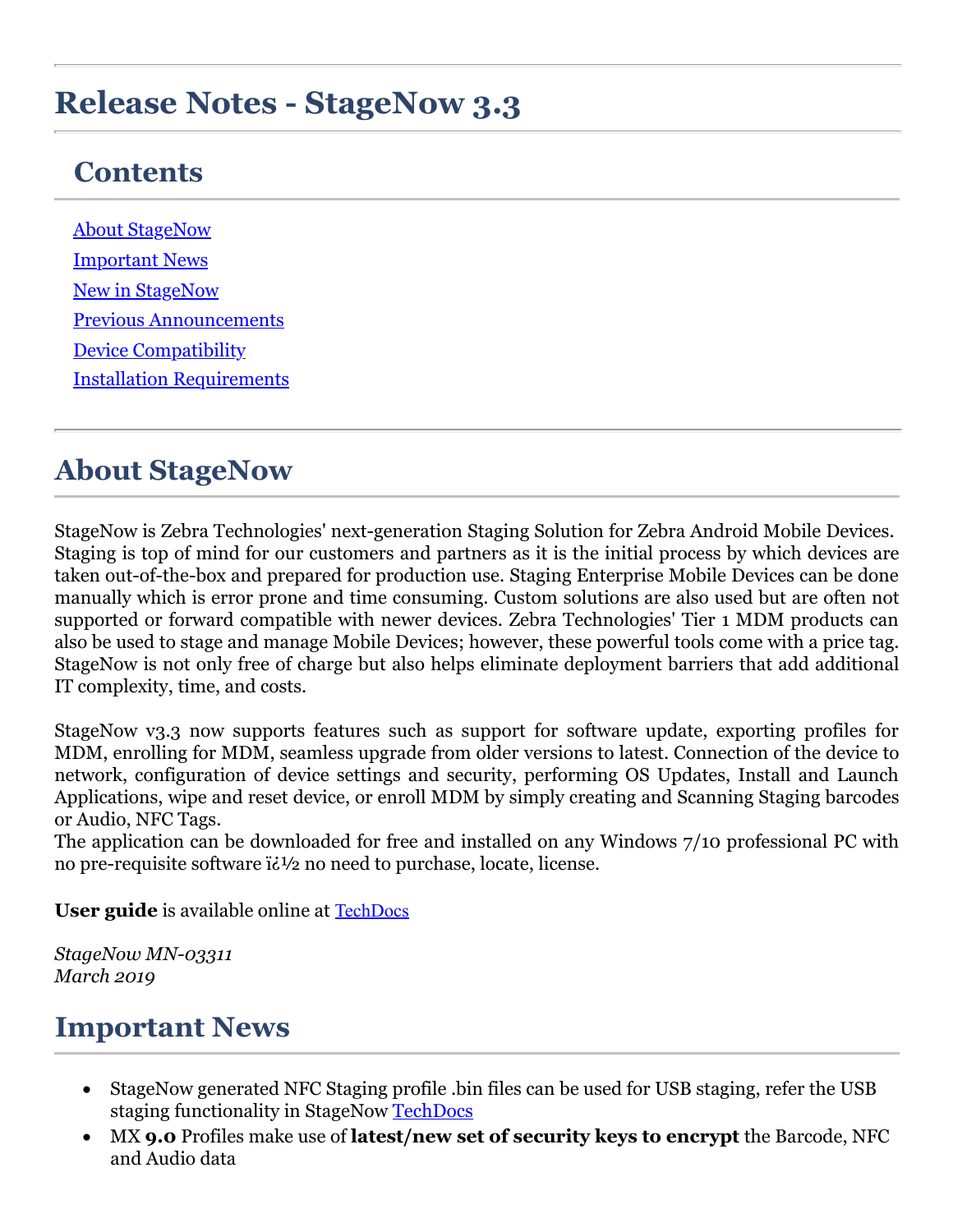- · **Supported Android OS Versions:** Majority of the new features developed in StageNow 3.3 supports Android 8.1.0 (Oreo), Android 7.1.2 (Nougat) devices only
- · **StageNow support for all Marshmallow (Android 6.0.1) devices has been terminated**  $i \lambda$  StageNow v3.1 was the final version supporting Marshmallow (Android 6.0.1) devices.

# <span id="page-1-0"></span>**New in StageNow 3.3**

#### · **Supported Devices:**

No new device support added in this version. For a complete list of supported devices, visit the **[TechDocs](http://techdocs.zebra.com/stagenow/3-3/about/)** webpage.

- · **New Features:**
- 1. Support for **MX v9.0** provides the following enhancements. Currently these features are supported only on Oreo (Android 8.1.0) devices:
	- a. Added GMS profile settings  $i\partial y$  Selected sub set of GMS Features as with:
		- i. Google chrome
		- ii. Google Maps
		- iii. Firebase cloud messaging
	- b. Battery Manager new feature:
		- i. Specify the percentage value, from 0 to 25, at which the battery level should be considered critical (value 0 for no change or not applicable)
	- a. GPRS Manager new features:
		- i. Specify the APN MVNO Type
		- ii. Specify the APN MVNO Match Data
	- c. UI Manager new features:
		- i. Select whether the user may turn Large Key Indicator on or off
		- ii. Turn the Large Key Indicator on or off
	- d. Renaming of FOTA Manager to LifeguardOTAManager
	- e. Added Symbol Security for MX
- 2. Support for **MX v8.4** provides the following enhancements. Currently these features are supported only on Oreo (Android 8.1.0) devices:
	- a. UI Manager new features:
		- i. Specify whether On-Screen Power Button can be used
		- ii. Specify whether the access to Status Bar will be allowed
	- b. Wi-Fi new features:
		- i. Specify whether to enable AMPDU
		- ii. Specify whether to enable Gratuitous ARP
		- iii. Specify whether to enable ChannelBondingMode2g
		- iv. Specify whether to enable WLAN extended config
- · **Resolved Issues:**

Fixed deployment related issue on StageNow tool

· **Usage Notes:**

None.

- · **Known Issues:**
	- · **WiFi-Hotspot:** WiFi-Hotspot staging facility is not supported on Windows 10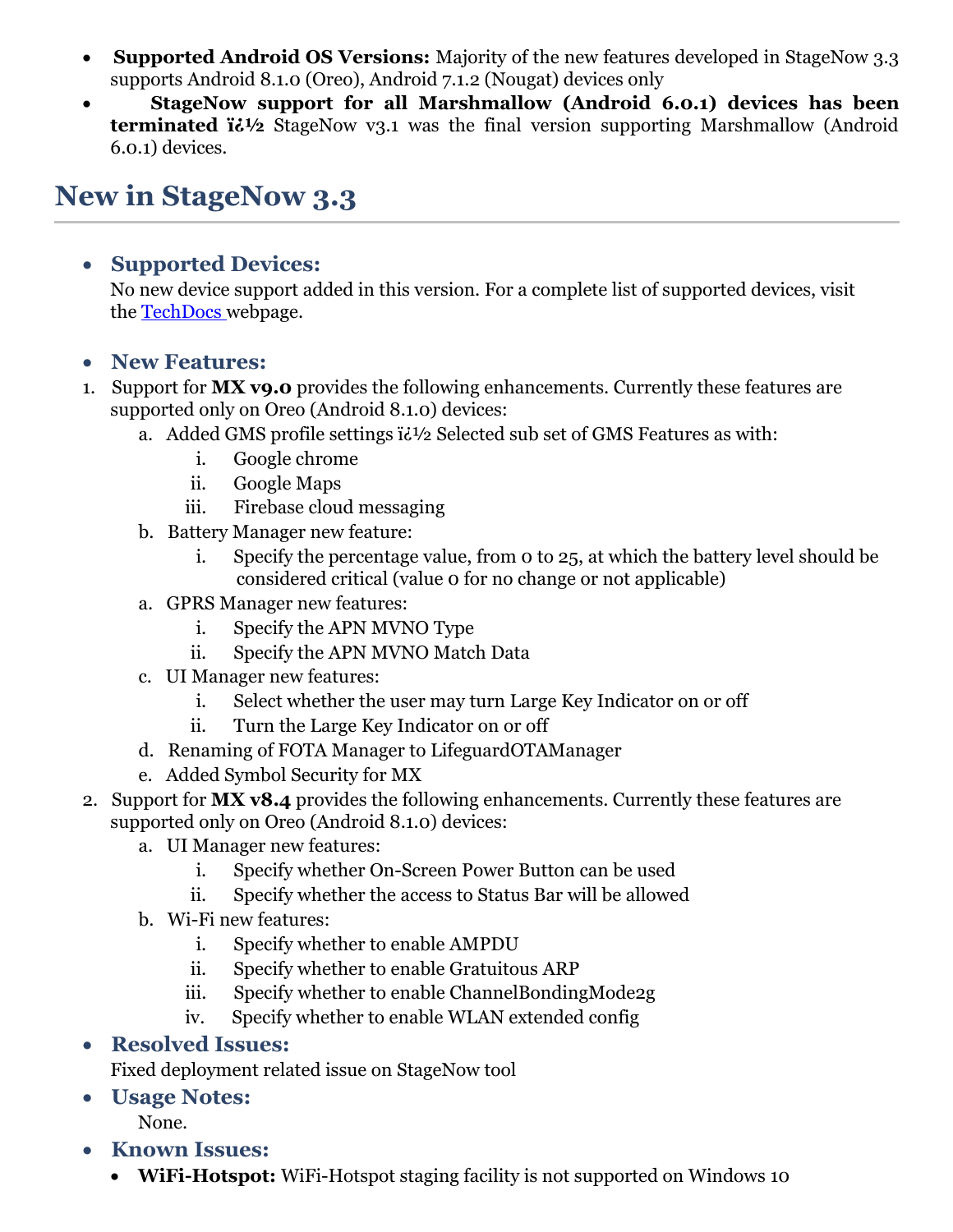- · **Deleting a Staging profile with deployment section does not delete Staging contents from Staging Server.** This is as per design; Admin user can delete the Staging contents manually from the Staging server after deleting corresponding profile
- When it happened to see errors like "DSD Mismatch" or "failed to apply settings", please try  $i\zeta^{1/2}$ Batch out of Batch $i\zeta^{1/2}$  option of creating a profile (using Batch manager CSP with the settings XML), for example: Unable to add Access Point Names for T-Mobile and Custom options via Stagenow (this kind of issue may occur with MX 8.0, 8.1, 8.2 or 8.3 batch CSP)

Note: Enabling WiFi Hotspot for Hotspot staging might fail in some instances on Windows 7 workstations because of unavailability of appropriate driver or incorrect operating system settings. Please refer the following [link](http://techdocs.zebra.com/stagenow/3-3/troubleshooting/) for trouble shooting

#### <span id="page-2-0"></span>**Previous Announcements**

- · **Device Multiuser Mode**: StageNow Client and MXMS will only be available for Primary user, Secondary users will not have availability of StageNow Client App and MXMS
- · **Supported Android OS Versions:** Majority of the new features developed in StageNow 3.2 supports Android 8.1.0 (Oreo), Android 7.1.2 (Nougat) devices only
- · **Support for all Android 6.0.1 (Marshmallow) devices terminated:** Features developed in StageNow 3.2 will not be supported on Android 6.0.1
- · **Supported Android OS Versions:** StageNow 3.1 supports Android 8.1.0 (Oreo), Android 7.1.2 (Nougat) and Android 6.0.1 (Marshmallow)
- · **Support for Android 5.x (Lollipop) devices has been terminated:** StageNow v3.0 was the final version to support Android 5.x. StageNow 3.1 supports only devices running Android 6.0.1 and later
- · **Support for all Android 6.0.1 (Marshmallow) devices will be terminated:** StageNow 3.1 will be the final version supporting Android 6.0.1 devices. Future StageNow versions will support Android 7.1.2 (Nougat) or higher devices only
- · **Windows 10 support:** StageNow workstation tool support has been extended to Windows 10 English and Chinese Operating System**i** $\frac{1}{2}$
- · **StageNow Localization:** StageNow tool and Client are localized for Simplified Chinese and supported on Chinese Operating System
- **Support Android 4.4.x (KitKat) devices has been terminated**  $i\partial z$  StageNow v2.8 was the final version supporting KitKat (Android 4.4.3 or higher) devices. Starting from StageNow v2.9, only the Lollipop or higher devices are supported.
- · **StageNow OS update package for KitKat devices will no longer be distributed**  StageNow v2.8 is the final version distributing OS update package with the StageNow client and MX installations for KitKat devices. For all Lollipop or higher devices, the StageNow update for a specific device will be distributed with the latest BSP or LifeGuard patch

## <span id="page-2-1"></span>**Device Compatibility**

For a complete list of supported devices, visit the **[TechDocs](http://techdocs.zebra.com/stagenow/3-3/about/)** webpage.

**NOTE**: The MX features that each device supports depend on the Android OS, OSX, and MX versions in the BSP. Select the applicable device version in the matrix located at [TechDoc](http://techdocs.zebra.com/mx/compatibility) to determine the supported features.

# <span id="page-2-2"></span>**Installation Requirements**